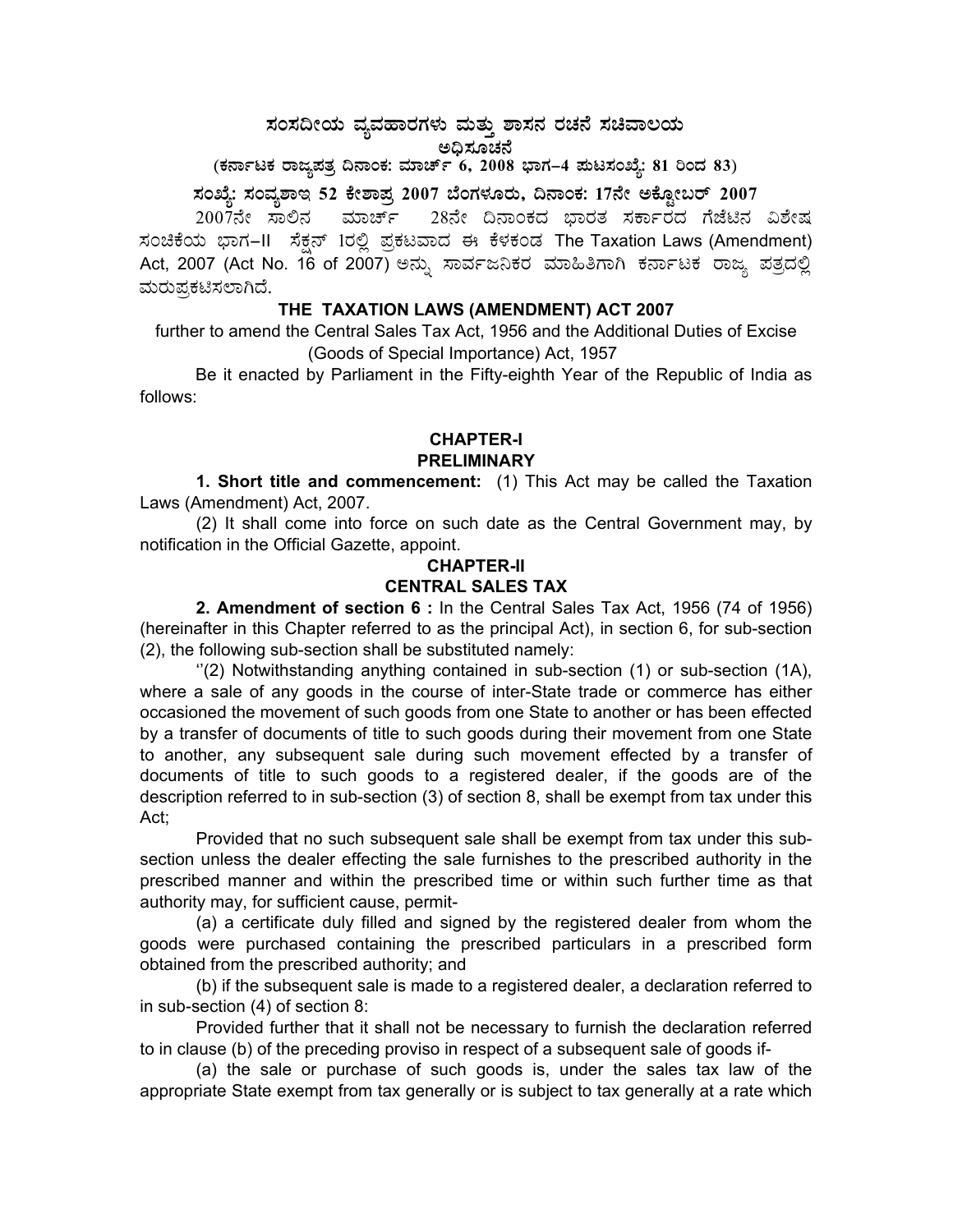is lower than three per cent or such reduced rate as may be notified by the Central Government, by notification in the Official Gazette, under sub-section (1) of section 8 (whether called a tax or fee or by any other name); and

(b) the dealer effecting such subsequent sale proves to the satisfaction of the authority referred to in the preceding proviso that such sale is of the nature referred to in this sub-section'',

**3. Amendment of section 7:** In section 7 of the principal Act, in sub-section (2A), for the words, brackets, letter and figures ''clause (a) of sub-section (4) of section 8'', the words, brackets and figures ''sub-section (4) of section 8'', shall be substituted.

**4. Amendment of section 8 :** In section 8 of the principal Act,

(a) for sub-section (1) and (2), the following sub-sections shall be substituted, namely-

 ''(1) Every dealer, who in the course of inter-State trade or commerce, sells to a registered dealer goods of the description referred to in sub-section (3), shall be liable to pay tax under this Act which shall be three percent of his turnover or at the rate applicable to the sale or purchase of such goods inside the appropriate State under the sales tax law of that State, whichever is lower:

Provided that the Central Government may, by notification in the Official Gazette. reduce the rate of tax under this sub-section

(2) The tax payable by any dealer on his turnover in so far as the turnover or any part thereof relates to the sale of goods in the course of inter-State trade or commerce not falling within sub-section (1) shall be at the rate applicable to the sale or purchase of such goods inside the appropriate State under the sales tax law of that State.

**Explanation-** For the purposes of this sub-section, a dealer shall be deemed to be a dealer liable to pay tax under the sales tax law of the appropriate State, notwithstanding that he, in fact may not be so liable under that law'',

(b) in sub-section (3), in the opening portion, for the words, brackets, figure and letter ' The goods referred to in clause (b) of sub-section (1)'', the following shall be substituted, namely:

''The goods referred to in sub-section (1)-'''

(c) for sub-section (4), the following shall be substituted , namely:-

 $'(4)$  The provisions of sub-section  $(1)$  shall not apply to any sale in the course of inter-State trade or commerce unless the dealer selling the goods furnishes to the prescribed authority in the prescribed manner a declaration duly filled and signed by the registered dealer to whom the goods are sold containing the prescribed particulars in a prescribed form obtained from the prescribed authority.

Provided that the declaration is furnished within the prescribed time or within such further time as that authority may, for sufficient cause, permit'',

(d) in sub-section (5), in clauses (a) and (b), the words ''or the Government'' and the words, brackets and figure'' or sub-section (2)'', whereever they occur, shall be omitted.

**5. Amendment of section 9 :** In section 9 of the principal Act, In Sub-Section (1), In The Proviso, In Clause (a), for the words, letter, brackets and figures ''clause (a) of sub-section (4) of section 8'' the words, brackets and figures ''sub-section (4) of section 8" shall be substituted.